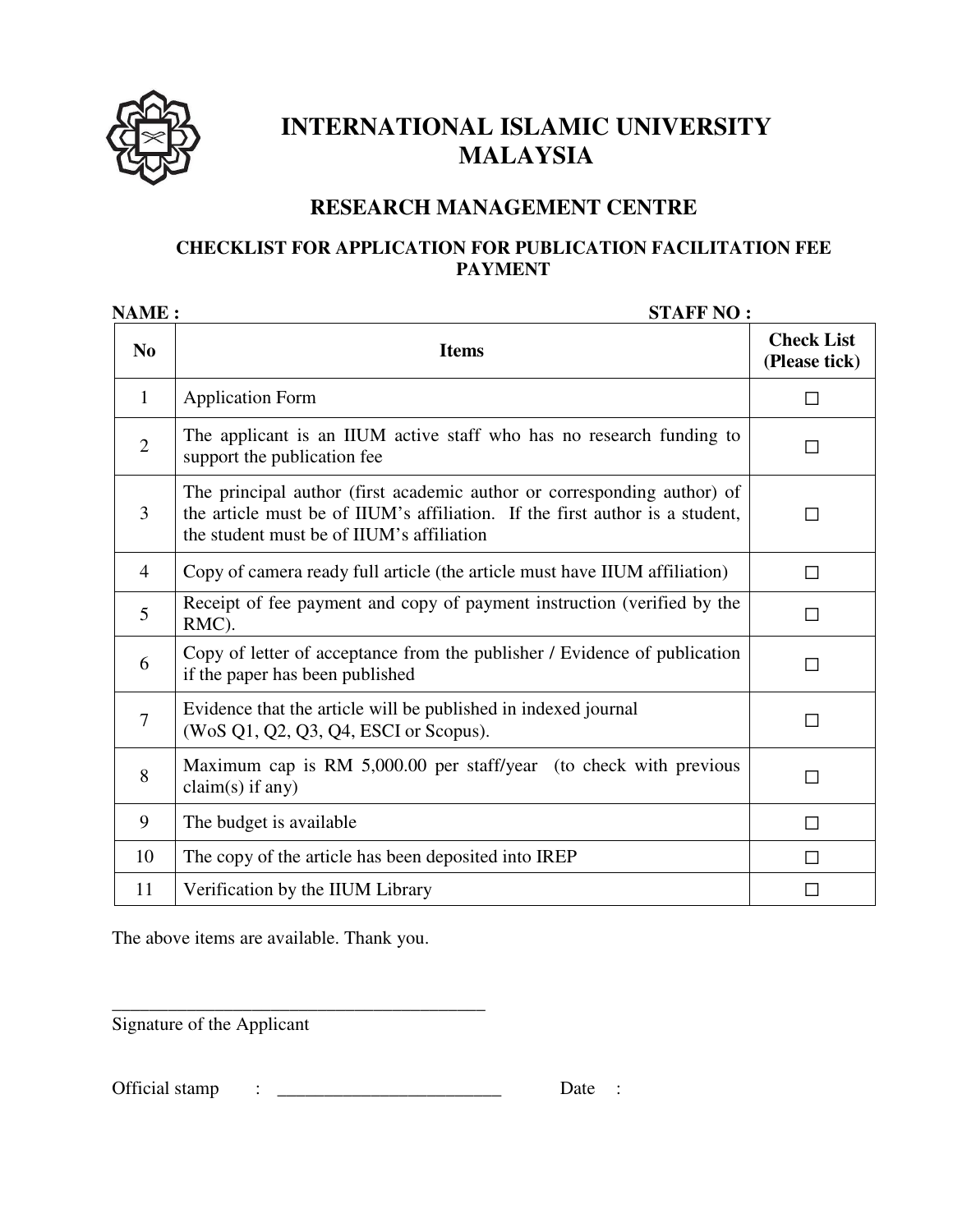| Document No           | IIUM/GMU/11  |
|-----------------------|--------------|
| Version               | OЗ           |
| Revision              | 02           |
| <b>Effective Date</b> | 9 April 2020 |

|                                                                                                         | For RMC Stamp Received:                  |                         | For IIUM Library Stamp Received:         |
|---------------------------------------------------------------------------------------------------------|------------------------------------------|-------------------------|------------------------------------------|
| <b>Research Management Centre</b><br>(RMC), IIUM<br>Tel: 03-6421 5023/03-6421 5431<br>Fax: 03-6421 4862 |                                          |                         |                                          |
|                                                                                                         | <b>PUBLICATION FEE FACILITATION FORM</b> |                         |                                          |
| <b>PART 1: STAFF PARTICULARS</b>                                                                        |                                          | <b>BANK PARTICULARS</b> |                                          |
|                                                                                                         |                                          |                         |                                          |
|                                                                                                         |                                          |                         |                                          |
|                                                                                                         |                                          |                         |                                          |
|                                                                                                         |                                          |                         |                                          |
|                                                                                                         |                                          |                         |                                          |
|                                                                                                         |                                          | Only)                   | Swift Code/Branch Code/IBAN No.: (For TT |
|                                                                                                         |                                          |                         |                                          |
|                                                                                                         |                                          |                         |                                          |
|                                                                                                         |                                          |                         |                                          |
|                                                                                                         |                                          |                         |                                          |
|                                                                                                         |                                          |                         |                                          |
|                                                                                                         |                                          |                         |                                          |
| <b>PART 11: TYPE OF PUBLICATION</b>                                                                     |                                          |                         | <b>PART 111: AMOUNT REQUESTED:</b>       |
| Please indicate the type of publication for:                                                            |                                          |                         |                                          |
| WOS (Q1, Q2, Q3, Q4, ESCI) and SCOPUS :                                                                 |                                          |                         |                                          |
|                                                                                                         |                                          |                         |                                          |

- *Articles must be accepted in WoS Q1, Q2, Q3, Q4, ESCI and Scopus for 2018 onwards.*
- *Ensure publication information has been uploaded into IREP database*
- *Please provide the camera ready full article.*
- *Please provide JCR quartile category (Please refer to example).*
- *Please provide proof of expenses, official receipt and credit card statement (if applicable)*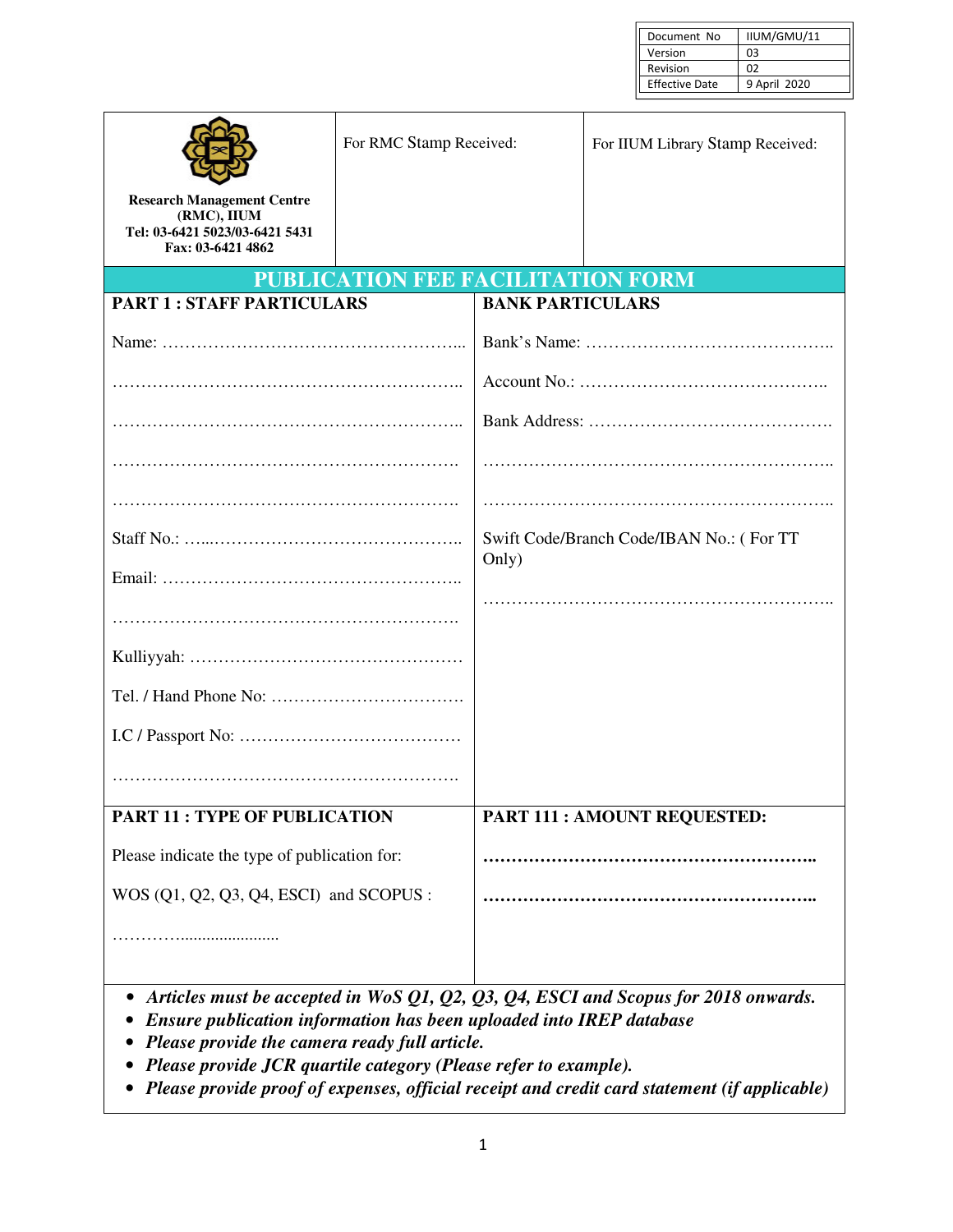| Document No           | IIUM/GMU/11    |
|-----------------------|----------------|
| Version               | OЗ             |
| Revision              | O <sub>2</sub> |
| <b>Effective Date</b> | 9 April 2020   |
|                       |                |

## **PART IV: DETAILS OF PAPER OR ARTICLE**

Title of the Paper or Article:

| Name of Journal and |  |
|---------------------|--|
|                     |  |
|                     |  |
|                     |  |
|                     |  |

| <b>PART V: STAFF DECLARATION</b>                                                                                                                                                                                                              | <b>PART VI: VERIFICATION BY HEAD OF</b><br><b>DEPARTMENT / HEAD OF RESEARCH</b><br>I, hereby verify the above claim. |
|-----------------------------------------------------------------------------------------------------------------------------------------------------------------------------------------------------------------------------------------------|----------------------------------------------------------------------------------------------------------------------|
| hereby declare that all the information given herein<br>is true and that I have <b>NOT</b> applied for the<br>reimbursement of publication fee for this article<br>elsewhere. I have also enclosed the supporting<br>documents for reference. | Signature and Official Stamp Date:                                                                                   |
| I am also aware that this is $NOT$ a publication<br>incentive as I will only be reimbursed for the<br>amount that I have spent for my publication.                                                                                            |                                                                                                                      |
| Signature of Applicant<br>Date                                                                                                                                                                                                                |                                                                                                                      |